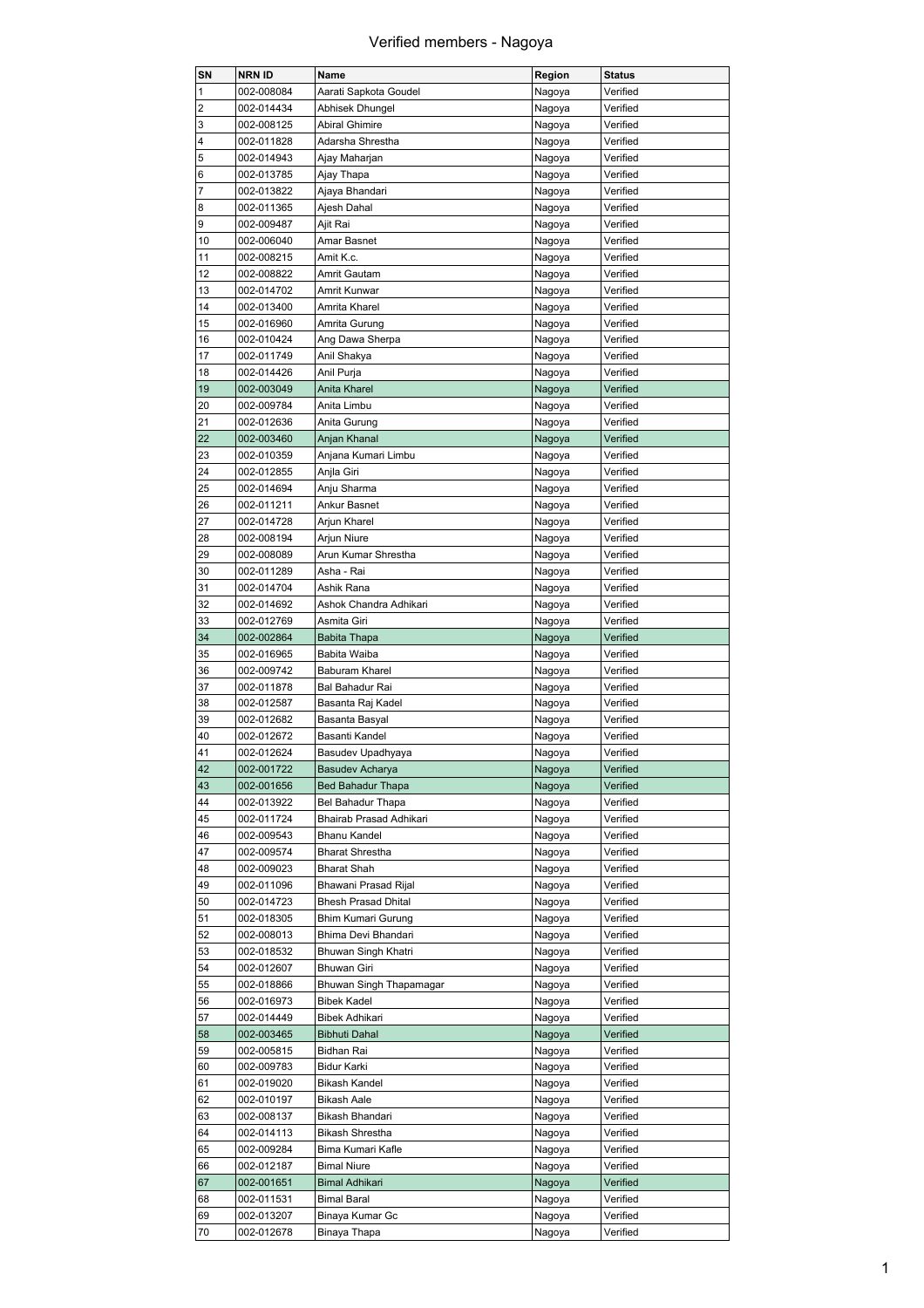| 002-018956<br>002-007732<br>002-019050 | <b>Binod Khanal</b>                                                                                                                                                                                            | Nagoya                                                                                                                                                                                                                                                                                                                                             | Verified                                                                                                                                           |
|----------------------------------------|----------------------------------------------------------------------------------------------------------------------------------------------------------------------------------------------------------------|----------------------------------------------------------------------------------------------------------------------------------------------------------------------------------------------------------------------------------------------------------------------------------------------------------------------------------------------------|----------------------------------------------------------------------------------------------------------------------------------------------------|
|                                        |                                                                                                                                                                                                                | Nagoya                                                                                                                                                                                                                                                                                                                                             | Verified                                                                                                                                           |
|                                        | Binod Kumar Khatri                                                                                                                                                                                             | Nagoya                                                                                                                                                                                                                                                                                                                                             | Verified                                                                                                                                           |
|                                        | <b>Binod Chandra Ghimire</b>                                                                                                                                                                                   | Nagoya                                                                                                                                                                                                                                                                                                                                             | Verified                                                                                                                                           |
| 002-013769                             | Binod Kumar Sapkota                                                                                                                                                                                            | Nagoya                                                                                                                                                                                                                                                                                                                                             | Verified                                                                                                                                           |
| 002-011416                             | <b>Binod Ghimire</b>                                                                                                                                                                                           | Nagoya                                                                                                                                                                                                                                                                                                                                             | Verified                                                                                                                                           |
| 002-008831                             | <b>Binu Sherestha</b>                                                                                                                                                                                          | Nagoya                                                                                                                                                                                                                                                                                                                                             | Verified                                                                                                                                           |
| 002-003216                             | <b>Bipin Khanal</b>                                                                                                                                                                                            | Nagoya                                                                                                                                                                                                                                                                                                                                             | Verified                                                                                                                                           |
| 002-008375                             | <b>Biplav Shrestha</b>                                                                                                                                                                                         | Nagoya                                                                                                                                                                                                                                                                                                                                             | Verified                                                                                                                                           |
| 002-013398                             | Birendra Dulal                                                                                                                                                                                                 | Nagoya                                                                                                                                                                                                                                                                                                                                             | Verified                                                                                                                                           |
| 002-012664                             | Bishal Adhikari                                                                                                                                                                                                | Nagoya                                                                                                                                                                                                                                                                                                                                             | Verified                                                                                                                                           |
| 002-011032                             | <b>Bishnu Prasad Kharel</b>                                                                                                                                                                                    | Nagoya                                                                                                                                                                                                                                                                                                                                             | Verified                                                                                                                                           |
| 002-018559                             | Bishnu Kc sedai                                                                                                                                                                                                | Nagoya                                                                                                                                                                                                                                                                                                                                             | Verified                                                                                                                                           |
|                                        | <b>Bishnu Giri</b>                                                                                                                                                                                             |                                                                                                                                                                                                                                                                                                                                                    | Verified                                                                                                                                           |
| 002-009825                             | Bishnu Kumar Giri                                                                                                                                                                                              |                                                                                                                                                                                                                                                                                                                                                    | Verified                                                                                                                                           |
|                                        |                                                                                                                                                                                                                |                                                                                                                                                                                                                                                                                                                                                    | Verified                                                                                                                                           |
|                                        |                                                                                                                                                                                                                |                                                                                                                                                                                                                                                                                                                                                    | Verified                                                                                                                                           |
|                                        |                                                                                                                                                                                                                |                                                                                                                                                                                                                                                                                                                                                    | Verified                                                                                                                                           |
|                                        |                                                                                                                                                                                                                |                                                                                                                                                                                                                                                                                                                                                    | Verified                                                                                                                                           |
|                                        |                                                                                                                                                                                                                |                                                                                                                                                                                                                                                                                                                                                    | Verified                                                                                                                                           |
|                                        |                                                                                                                                                                                                                |                                                                                                                                                                                                                                                                                                                                                    | Verified                                                                                                                                           |
|                                        |                                                                                                                                                                                                                |                                                                                                                                                                                                                                                                                                                                                    | Verified                                                                                                                                           |
|                                        |                                                                                                                                                                                                                |                                                                                                                                                                                                                                                                                                                                                    | Verified                                                                                                                                           |
|                                        |                                                                                                                                                                                                                |                                                                                                                                                                                                                                                                                                                                                    |                                                                                                                                                    |
|                                        |                                                                                                                                                                                                                |                                                                                                                                                                                                                                                                                                                                                    | Verified                                                                                                                                           |
|                                        |                                                                                                                                                                                                                |                                                                                                                                                                                                                                                                                                                                                    | Verified                                                                                                                                           |
|                                        |                                                                                                                                                                                                                |                                                                                                                                                                                                                                                                                                                                                    | Verified                                                                                                                                           |
|                                        |                                                                                                                                                                                                                |                                                                                                                                                                                                                                                                                                                                                    | Verified                                                                                                                                           |
|                                        |                                                                                                                                                                                                                |                                                                                                                                                                                                                                                                                                                                                    | Verified                                                                                                                                           |
|                                        |                                                                                                                                                                                                                | Nagoya                                                                                                                                                                                                                                                                                                                                             | Verified                                                                                                                                           |
| 002-003276                             | Chhatra Magar                                                                                                                                                                                                  | Nagoya                                                                                                                                                                                                                                                                                                                                             | Verified                                                                                                                                           |
| 002-009100                             | Chhiring Gelu Sherpa                                                                                                                                                                                           | Nagoya                                                                                                                                                                                                                                                                                                                                             | Verified                                                                                                                                           |
| 002-002839                             | China Kumari Manandhar                                                                                                                                                                                         | Nagoya                                                                                                                                                                                                                                                                                                                                             | Verified                                                                                                                                           |
| 002-008012                             | Chiranjibi Sigdel                                                                                                                                                                                              | Nagoya                                                                                                                                                                                                                                                                                                                                             | Verified                                                                                                                                           |
| 002-003483                             | Cholendra Adhikari                                                                                                                                                                                             | Nagoya                                                                                                                                                                                                                                                                                                                                             | Verified                                                                                                                                           |
| 002-007827                             | Damodar Kharel                                                                                                                                                                                                 | Nagoya                                                                                                                                                                                                                                                                                                                                             | Verified                                                                                                                                           |
| 002-006039                             | Damodar Sapkota                                                                                                                                                                                                | Nagoya                                                                                                                                                                                                                                                                                                                                             | Verified                                                                                                                                           |
| 002-016497                             | Damraj Magar                                                                                                                                                                                                   | Nagoya                                                                                                                                                                                                                                                                                                                                             | Verified                                                                                                                                           |
| 002-018313                             | Debendra Khadka                                                                                                                                                                                                | Nagoya                                                                                                                                                                                                                                                                                                                                             | Verified                                                                                                                                           |
| 002-014411                             | Deepak K c                                                                                                                                                                                                     | Nagoya                                                                                                                                                                                                                                                                                                                                             | Verified                                                                                                                                           |
| 002-012296                             | Deepak Ghimire                                                                                                                                                                                                 | Nagoya                                                                                                                                                                                                                                                                                                                                             | Verified                                                                                                                                           |
| 002-013920                             | Delmas Gurung                                                                                                                                                                                                  | Nagoya                                                                                                                                                                                                                                                                                                                                             |                                                                                                                                                    |
| 002-008024                             | Dev Kumar Ghimire                                                                                                                                                                                              |                                                                                                                                                                                                                                                                                                                                                    | Verified                                                                                                                                           |
|                                        |                                                                                                                                                                                                                | Nagoya                                                                                                                                                                                                                                                                                                                                             | Verified                                                                                                                                           |
| 002-010224                             | Dev Bhahdur Khattri                                                                                                                                                                                            |                                                                                                                                                                                                                                                                                                                                                    | Verified                                                                                                                                           |
| 002-014075                             |                                                                                                                                                                                                                | Nagoya                                                                                                                                                                                                                                                                                                                                             |                                                                                                                                                    |
|                                        | Devendra Gurung<br>Devi Lal Kandel                                                                                                                                                                             | Nagoya<br>Nagoya                                                                                                                                                                                                                                                                                                                                   | Verified<br>Verified                                                                                                                               |
| 002-009538                             |                                                                                                                                                                                                                |                                                                                                                                                                                                                                                                                                                                                    |                                                                                                                                                    |
| 002-008111                             | Dhan Bahadur Adhikari                                                                                                                                                                                          | Nagoya                                                                                                                                                                                                                                                                                                                                             | Verified                                                                                                                                           |
| 002-001601<br>002-016972               | Dhan Bahadur Shrestha<br>Dhan Bahadur Lama                                                                                                                                                                     | Nagoya                                                                                                                                                                                                                                                                                                                                             | Verified<br>Verified                                                                                                                               |
|                                        | Dhan Kumar Budha                                                                                                                                                                                               | Nagoya                                                                                                                                                                                                                                                                                                                                             | Verified                                                                                                                                           |
| 002-018871                             | Dhan Bahadur Bk                                                                                                                                                                                                | Nagoya                                                                                                                                                                                                                                                                                                                                             | Verified                                                                                                                                           |
| 002-012809                             |                                                                                                                                                                                                                | Nagoya                                                                                                                                                                                                                                                                                                                                             |                                                                                                                                                    |
| 002-002527                             | Dhan Bahadur Khatri                                                                                                                                                                                            | Nagoya                                                                                                                                                                                                                                                                                                                                             | Verified                                                                                                                                           |
| 002-015872                             | Dhan Kumari Khattri                                                                                                                                                                                            | Nagoya                                                                                                                                                                                                                                                                                                                                             | Verified                                                                                                                                           |
| 002-014090                             | Dhanapati Kandel                                                                                                                                                                                               | Nagoya                                                                                                                                                                                                                                                                                                                                             | Verified                                                                                                                                           |
| 002-017527                             | Dharma Raj Kharel                                                                                                                                                                                              | Nagoya                                                                                                                                                                                                                                                                                                                                             | Verified                                                                                                                                           |
| 002-009717                             | Dhruba Kandel                                                                                                                                                                                                  | Nagoya                                                                                                                                                                                                                                                                                                                                             | Verified                                                                                                                                           |
| 002-010649                             | Dhruba Raj Kc                                                                                                                                                                                                  | Nagoya                                                                                                                                                                                                                                                                                                                                             | Verified                                                                                                                                           |
| 002-008609                             | Dhruba Gautam                                                                                                                                                                                                  | Nagoya                                                                                                                                                                                                                                                                                                                                             | Verified                                                                                                                                           |
| 002-017150                             | Dhurba Raj Subedi                                                                                                                                                                                              | Nagoya                                                                                                                                                                                                                                                                                                                                             | Verified                                                                                                                                           |
| 002-009511                             | Dil Bahadur Dhital                                                                                                                                                                                             | Nagoya                                                                                                                                                                                                                                                                                                                                             | Verified                                                                                                                                           |
| 002-012745                             | Dil Bahadur Khatri                                                                                                                                                                                             | Nagoya                                                                                                                                                                                                                                                                                                                                             | Verified                                                                                                                                           |
| 002-018607                             | Dil Bahadur Thapa                                                                                                                                                                                              | Nagoya                                                                                                                                                                                                                                                                                                                                             | Verified                                                                                                                                           |
| 002-001534                             | Dila Ram Kharel                                                                                                                                                                                                | Nagoya                                                                                                                                                                                                                                                                                                                                             | Verified                                                                                                                                           |
| 002-002050                             | Dilip Rana Magar                                                                                                                                                                                               | Nagoya                                                                                                                                                                                                                                                                                                                                             | Verified                                                                                                                                           |
| 002-006421                             | Dilip Shiwa                                                                                                                                                                                                    | Nagoya                                                                                                                                                                                                                                                                                                                                             | Verified                                                                                                                                           |
| 002-011877                             | Dilli Ram Sunuwar                                                                                                                                                                                              | Nagoya                                                                                                                                                                                                                                                                                                                                             | Verified                                                                                                                                           |
| 002-017422                             | Dilli Prasad Kandel                                                                                                                                                                                            | Nagoya                                                                                                                                                                                                                                                                                                                                             | Verified                                                                                                                                           |
| 002-008320                             | Dinesh Sedhai                                                                                                                                                                                                  | Nagoya                                                                                                                                                                                                                                                                                                                                             | Verified                                                                                                                                           |
| 002-012617                             | Dinesh Kumar Shrestha                                                                                                                                                                                          | Nagoya                                                                                                                                                                                                                                                                                                                                             | Verified                                                                                                                                           |
| 002-014701                             | Dinesh Yonjan                                                                                                                                                                                                  | Nagoya                                                                                                                                                                                                                                                                                                                                             | Verified                                                                                                                                           |
|                                        | 002-003503<br>002-012437<br>002-018569<br>002-007822<br>002-014700<br>002-001580<br>002-008188<br>002-018950<br>002-018260<br>002-013352<br>002-008250<br>002-012962<br>002-009441<br>002-008190<br>002-010628 | <b>Bishnu Prasad Kharel</b><br>Bishnu Khadka<br><b>Bishnu Prasad Ghimire</b><br><b>Bishow Thapa</b><br><b>Bisunath Soti</b><br>Buddha Laxmi Thing<br>Chandra Bahadur Sahani Chhetri<br>Chandra Bahadur Karki<br>Chandra Bahadur Chhetri<br>Chet Narayan Pandey<br>Chetan Shrestha<br>Chhabi Lal Khati<br>Chhabi Kanta Aryal<br>Chham Bahadur Malla | Nagoya<br>Nagoya<br>Nagoya<br>Nagoya<br>Nagoya<br>Nagoya<br>Nagoya<br>Nagoya<br>Nagoya<br>Nagoya<br>Nagoya<br>Nagoya<br>Nagoya<br>Nagoya<br>Nagoya |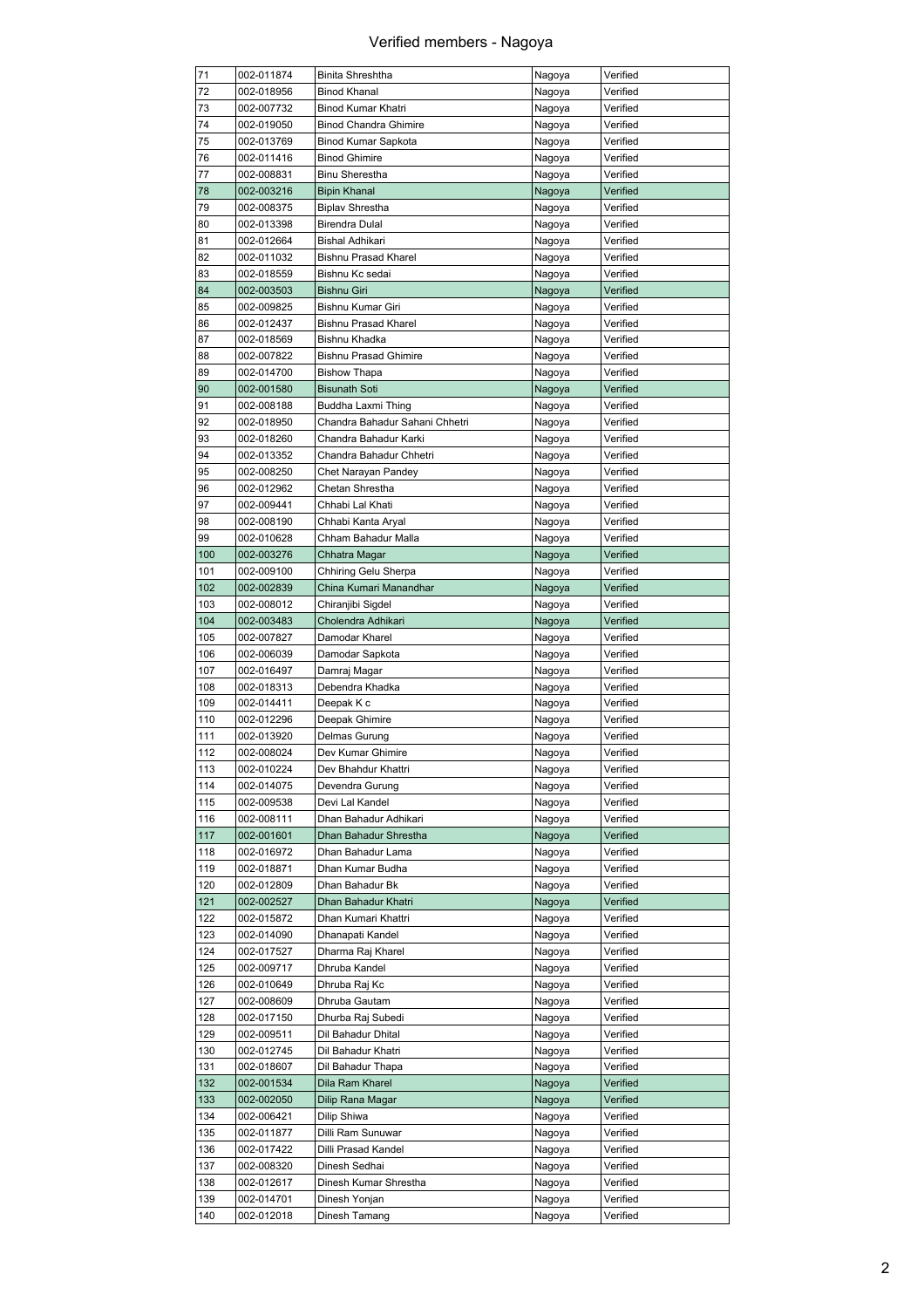r

| 141        | 002-011739               | Dipak K.c.                        | Nagoya           | Verified             |
|------------|--------------------------|-----------------------------------|------------------|----------------------|
| 142        | 002-010992               | Dipak Adhikari                    | Nagoya           | Verified             |
| 143        | 002-009522               | Dipak Giri                        | Nagoya           | Verified             |
| 144        | 002-012054               | Dipak Adhikari                    | Nagoya           | Verified             |
| 145        | 002-018298               | Dipen Rai                         | Nagoya           | Verified             |
| 146        | 002-012496               | Dipendra Adhikari                 | Nagoya           | Verified             |
| 147        | 002-009723               | Dipesh - Rai                      | Nagoya           | Verified             |
|            |                          |                                   |                  |                      |
| 148        | 002-008826               | Dipesh Bhattarai                  | Nagoya           | Verified             |
| 149        | 002-018581               | Dipinra Thapa Magar               | Nagoya           | Verified             |
| 150        | 002-003038               | Dol Singh Khatri                  | Nagoya           | Verified             |
| 151        | 002-011998               | Dolindra Sharma                   | Nagoya           | Verified             |
| 152        | 002-011183               | Dolma Sherpa                      | Nagoya           | Verified             |
| 153        | 002-012955               | Dome Tamang                       | Nagoya           | Verified             |
| 154        | 002-018540               | Durga Prasad Sharma               | Nagoya           | Verified             |
| 155        | 002-007814               | Durga Adhikari                    | Nagoya           | Verified             |
|            |                          |                                   |                  |                      |
| 156        | 002-018266               | Durga Khadka                      | Nagoya           | Verified             |
| 157        | 002-003044               | Ganesh Bahadur Gotame chhetri     | Nagoya           | Verified             |
| 158        | 002-009624               | Ganesh Kandel                     | Nagoya           | Verified             |
| 159        | 002-017100               | Ganga Bahadur Thapa               | Nagoya           | Verified             |
| 160        | 002-014795               | Ghan Shyam Sapkota                | Nagoya           | Verified             |
| 161        | 002-003042               | Ghana Pati Kharel                 | Nagoya           | Verified             |
| 162        | 002-012640               | Ghlan Wangel                      | Nagoya           | Verified             |
| 163        | 002-014230               | Giri Bhagawati                    | Nagoya           | Verified             |
| 164        | 002-013159               |                                   |                  | Verified             |
|            |                          | Giri Kumar Keshar                 | Nagoya           |                      |
| 165        | 002-002530               | Gita Upadhyaya Baral              | Nagoya           | Verified             |
| 166        | 002-014159               | Goma kumari Pokhrel Dahal         | Nagoya           | Verified             |
| 167        | 002-004062               | Gopal Acharya                     | Nagoya           | Verified             |
| 168        | 002-014771               | Govinda Prasad Shilwal            | Nagoya           | Verified             |
| 169        | 002-013684               | Govinda Prasad Kandel             | Nagoya           | Verified             |
| 170        | 002-014674               | Govinda Jung Sijapati             | Nagoya           | Verified             |
| 171        | 002-003290               | Govinda Subedi                    | Nagoya           | Verified             |
|            |                          |                                   |                  |                      |
| 172        | 002-011011               | Govinda Prasad Bhusal             | Nagoya           | Verified             |
| 173        | 002-014802               | Gunja Bahadur Pulami              | Nagoya           | Verified             |
| 174        | 002-013121               | Gyanendra Shrestha                | Nagoya           | Verified             |
| 175        | 002-007850               | Gyanendra Rayamajhi               | Nagoya           | Verified             |
| 176        | 002-011523               | Gyanu Shrestha                    | Nagoya           | Verified             |
| 177        | 002-015876               | Gyanu Bohora khatri               | Nagoya           | Verified             |
| 178        | 002-002098               | Hareram Thapa                     | Nagoya           | Verified             |
| 179        | 002-014023               | Hari Khadka                       | Nagoya           | Verified             |
| 180        | 002-002099               | Hari Shrestha                     | Nagoya           | Verified             |
|            |                          | <b>Haribol Bista</b>              |                  |                      |
| 181        | 002-010007               |                                   | Nagoya           | Verified             |
| 182        | 002-008203               | Harikala Gotame Chhetri           | Nagoya           | Verified             |
| 183        | 002-013277               | Harka Bahadur Khadka              | Nagoya           | Verified             |
| 184        | 002-008117               | Hema K.c.                         | Nagoya           | Verified             |
| 185        | 002-009795               | Hemant Rawal                      | Nagoya           | Verified             |
| 186        | 002-017445               | Hima Gurung                       | Nagoya           | Verified             |
| 187        | 002-011160               | Hira Bahadur Gharti               | Nagoya           | Verified             |
| 188        | 002-016970               | Hira Bahadur Gurung               | Nagoya           | Verified             |
|            |                          |                                   |                  |                      |
| 189        | 002-012542               | Hiramani Sapkota                  | Nagoya           | Verified             |
| 190        | 002-009845               | Hom Nath Luitel                   | Nagoya           | Verified             |
| 191        | 002-001542               | <b>Honey Ghimire</b>              | Nagoya           | Verified             |
| 192        | 002-010732               | Hum Prasad Devkota                | Nagoya           | Verified             |
| 193        | 002-009755               | Indira Khadka                     | Nagoya           | Verified             |
| 194        | 002-012394               | Indira Goutam                     | Nagoya           | Verified             |
| 195        | 002-015864               | Indra Maya Magar                  | Nagoya           | Verified             |
|            |                          |                                   |                  | Verified             |
| 196        | 002-010697               | Indra Lal Kandel                  | Nagoya           |                      |
| 197        | 002-018563               | Indra Bahadur Thapa               | Nagoya           | Verified             |
| 198        | 002-011278               | Indra Prasad Sitaula              | Nagoya           | Verified             |
| 199        | 002-008544               | Indu Khatri                       | Nagoya           | Verified             |
| 200        | 002-018963               | Inu Pandit Khanal                 | Nagoya           | Verified             |
| 201        | 002-011356               | Isha Kc                           | Nagoya           | Verified             |
| 202        | 002-010191               | Ishan Shrestha                    | Nagoya           | Verified             |
| 203        | 002-008712               | Ishwar Roka                       | Nagoya           | Verified             |
|            |                          |                                   |                  |                      |
| 204        | 002-007416               | Ishwor Karki                      | Nagoya           | Verified             |
| 205        | 002-010323               | Jagadish Giri Dhital              | Nagoya           | Verified             |
| 206        | 002-012303               | Jagat Bahadur Khattri             | Nagoya           | Verified             |
| 207        | 002-012648               | Jamuna Devi Kharel                | Nagoya           | Verified             |
| 208        | 002-014389               | Jamuna Kumari Thapa               | Nagoya           | Verified             |
|            |                          |                                   |                  |                      |
|            |                          |                                   |                  |                      |
| 209<br>210 | 002-018604<br>002-014938 | Jamuna Devi Thapa<br>Janak Khadka | Nagoya<br>Nagoya | Verified<br>Verified |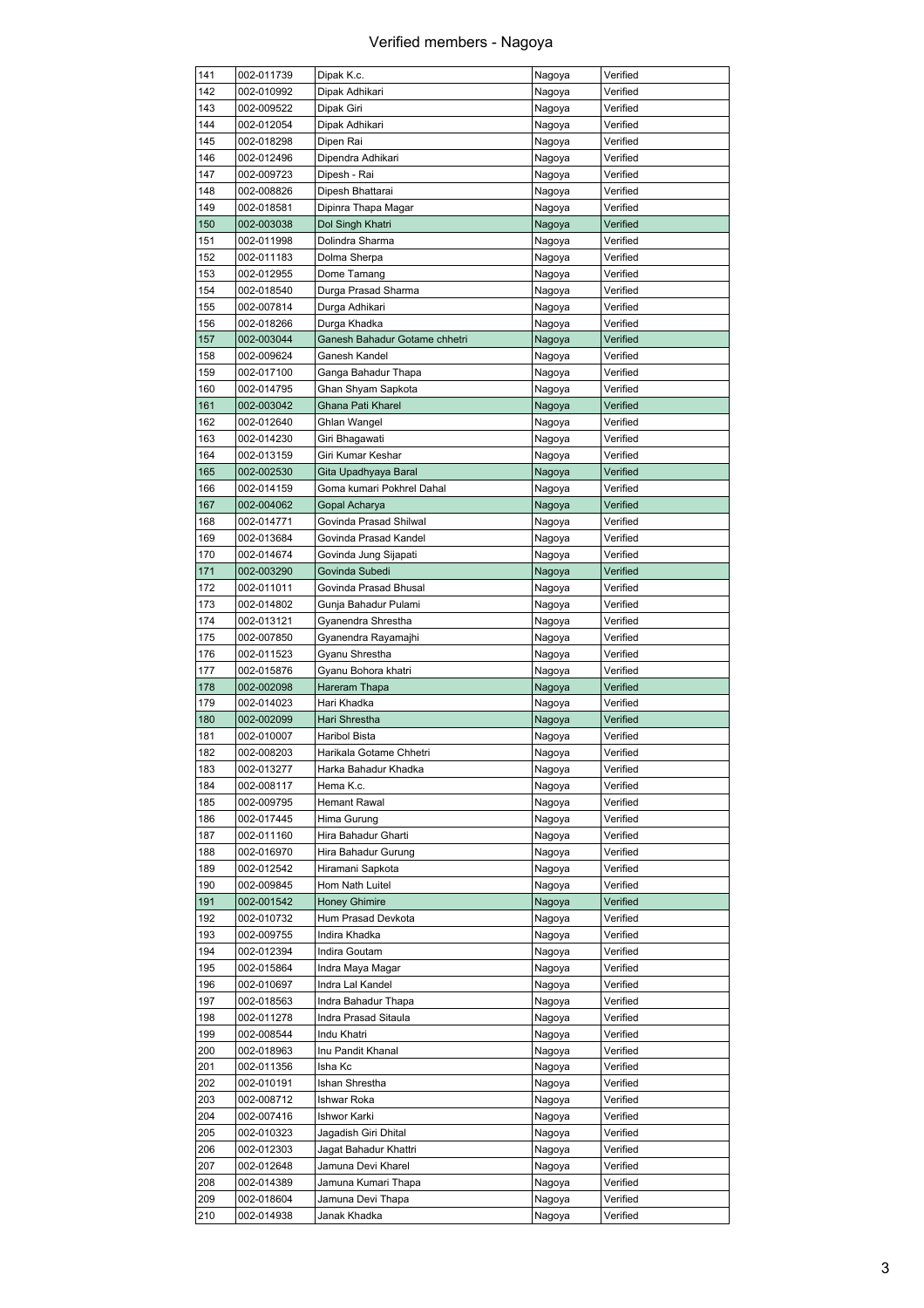| 211 | 002-008107 | Janaki Bhandari Ghimire      | Nagoya | Verified |
|-----|------------|------------------------------|--------|----------|
| 212 | 002-014405 | Janam Bahadur Rana magar     | Nagoya | Verified |
| 213 | 002-010333 | Januka Giri Dhital           | Nagoya | Verified |
| 214 | 002-014320 | Jay Prakash Thapa            | Nagoya | Verified |
| 215 | 002-001549 | Jayaram Paudel               | Nagoya | Verified |
| 216 | 002-014373 | Jeevan Thapa                 | Nagoya | Verified |
| 217 | 002-018557 | Jhak Bahadur Thapa           |        |          |
|     |            |                              | Nagoya | Verified |
| 218 | 002-012693 | Jit Bahadur Bohora           | Nagoya | Verified |
| 219 | 002-008071 | Jivan Basnet                 | Nagoya | Verified |
| 220 | 002-018273 | Joshi Mahalaxmi              | Nagoya | Verified |
| 221 | 002-012123 | Kailash Shrestha             | Nagoya | Verified |
| 222 | 002-014718 | Kailash Gurung               | Nagoya | Verified |
| 223 | 002-016964 | Kajol Darlami Gurung         | Nagoya | Verified |
| 224 | 002-018561 | Kalpana Khadka thapa         | Nagoya | Verified |
|     |            |                              |        |          |
| 225 | 002-003305 | Kamal Prasad Sapkota         | Nagoya | Verified |
| 226 | 002-012957 | Kamal Parsad Baral           | Nagoya | Verified |
| 227 | 002-018572 | Kamal Khadka                 | Nagoya | Verified |
| 228 | 002-008232 | Kamal Prasad Roka            | Nagoya | Verified |
| 229 | 002-014904 | Kamal Shrestha               | Nagoya | Verified |
| 230 | 002-011856 | Kamala Paudel                | Nagoya | Verified |
| 231 | 002-010470 | Kandel Kaladhar              | Nagoya | Verified |
| 232 |            |                              |        |          |
|     | 002-015870 | Karishma Khattri             | Nagoya | Verified |
| 233 | 002-018868 | Kauda Budha                  | Nagoya | Verified |
| 234 | 002-018291 | Kesari Rai                   | Nagoya | Verified |
| 235 | 002-008185 | Khadag Bahadur Basnet        | Nagoya | Verified |
| 236 | 002-012775 | Khadag Bahadur Mahat chhetri | Nagoya | Verified |
| 237 | 002-009707 | Khadak Bahadur Dhami         | Nagoya | Verified |
| 238 | 002-018270 | Khadka Bahadur Basnet        | Nagoya | Verified |
| 239 | 002-007304 | Khem Raj Acharya             | Nagoya | Verified |
| 240 | 002-008829 | Khil Bahadur Kharka          |        | Verified |
|     |            |                              | Nagoya |          |
| 241 | 002-018535 | Khima Bohora                 | Nagoya | Verified |
| 242 | 002-008828 | Khom Raj Rai                 | Nagoya | Verified |
| 243 | 002-012600 | Khoma Nanda Subedi           | Nagoya | Verified |
| 244 | 002-016969 | Kiran Gurung                 | Nagoya | Verified |
| 245 | 002-012389 | Kiran Sapkota                | Nagoya | Verified |
| 246 | 002-015875 | Kishan Khattri               | Nagoya | Verified |
| 247 | 002-012653 | Kishna Kandel                | Nagoya | Verified |
|     | 002-005697 |                              |        |          |
| 248 |            | Kishor Pandey                | Nagoya | Verified |
| 249 | 002-018194 | Kopila Kandel acharya        | Nagoya | Verified |
| 250 | 002-010179 | Kopila Giri                  | Nagoya | Verified |
| 251 | 002-012784 | Kopila Kumari Mahat          | Nagoya | Verified |
| 252 | 002-012199 | Krishna Prasad Kandel        | Nagoya | Verified |
| 253 | 002-007937 | Krishna Prasad Kharel        | Nagoya | Verified |
| 254 | 002-009529 | Krishna Prasad Kandel        | Nagoya | Verified |
| 255 | 002-002537 | Krishna Prasad Bhattarai     | Nagoya | Verified |
|     |            |                              |        |          |
| 256 | 002-003316 | Krishna Kharel               | Nagoya | Verified |
| 257 | 002-003881 | Krishna Prasad Bhattrai      | Nagoya | Verified |
| 258 | 002-008219 | Krishna Regmi                | Nagoya | Verified |
| 259 | 002-009753 | Krishna Prasad Sapkota       | Nagoya | Verified |
| 260 | 002-008210 | Krishna Hari Sapkota         | Nagoya | Verified |
| 261 | 002-007678 | Kul Bahadur Shrestha         | Nagoya | Verified |
| 262 | 002-003428 | <b>Kushal Dhital</b>         | Nagoya | Verified |
| 263 |            | Lakh Bahadur Gurung          |        | Verified |
|     | 002-016966 |                              | Nagoya |          |
| 264 | 002-008824 | Lal Bahadur Rai              | Nagoya | Verified |
| 265 | 002-003063 | Laxman Gyawali               | Nagoya | Verified |
| 266 | 002-008213 | Laxman Sapkota               | Nagoya | Verified |
| 267 | 002-012327 | Laxmi Bhusal                 | Nagoya | Verified |
| 268 | 002-012380 | Laxmi Shah                   | Nagoya | Verified |
| 269 | 002-009456 | Laxmi Pokharel               | Nagoya | Verified |
| 270 | 002-018584 | Laxmi Kumari Khatri          | Nagoya | Verified |
|     |            |                              |        |          |
| 271 | 002-003218 | Laxmi Regmi                  | Nagoya | Verified |
| 272 | 002-013749 | Laxmi Sapkota                | Nagoya | Verified |
| 273 | 002-009525 | Laxmi Giri                   | Nagoya | Verified |
| 274 | 002-002102 | Leena Mahendra               | Nagoya | Verified |
| 275 | 002-001719 | Lekhnath Giri                | Nagoya | Verified |
| 276 | 002-018529 | Lil Bahadur Adhikari         | Nagoya | Verified |
| 277 | 002-013726 | Lila Thapa                   | Nagoya | Verified |
|     |            | Lok maya Khand Khattri       |        |          |
| 278 | 002-008018 |                              | Nagoya | Verified |
| 279 | 002-012638 | Love Kumar Gurung            | Nagoya | Verified |
| 280 | 002-014087 | Lum Bahadur Gurung           | Nagoya | Verified |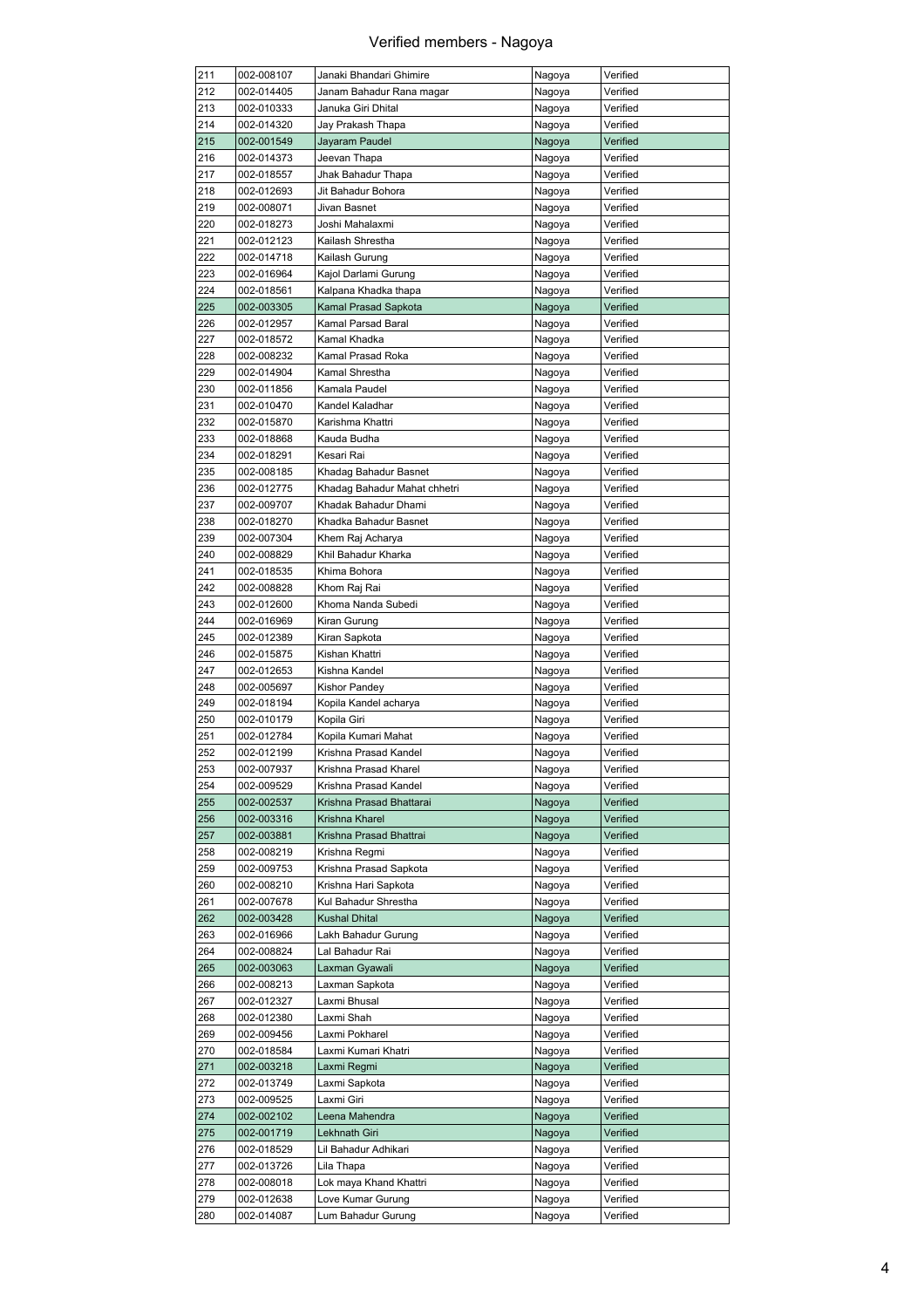| 281 | 002-011339 | Maday Prasad Adhikaree       | Nagoya | Verified |
|-----|------------|------------------------------|--------|----------|
| 282 | 002-001577 | <b>Madhav Prasad Ghimire</b> | Nagoya | Verified |
| 283 | 002-010400 | Madhu Thapa                  | Nagoya | Verified |
| 284 | 002-015099 | <b>MADHUKAR PANTA</b>        | Nagoya | Verified |
| 285 | 002-011898 | Magar Khilraj                | Nagoya | Verified |
| 286 | 002-012208 | Man Kumari Kandel            | Nagoya | Verified |
| 287 | 002-008820 | Man Bahadur Limbu            | Nagoya | Verified |
| 288 | 002-018577 | Man Bahadur Bhandari         | Nagoya | Verified |
| 289 | 002-003193 | Mandakinee Neopane Aryal     | Nagoya | Verified |
| 290 | 002-011166 | Mandu Rai                    | Nagoya | Verified |
| 291 | 002-014903 | Mani ram Bishwokarma         | Nagoya | Verified |
| 292 | 002-018677 | Manish Kc                    | Nagoya | Verified |
| 293 | 002-013908 | Manisha Gyawali Aryal        | Nagoya | Verified |
| 294 | 002-012619 | Manita Khatri                | Nagoya | Verified |
| 295 | 002-013316 | Manju Paudyal                | Nagoya | Verified |
| 296 | 002-003309 | Manju Sapkota Subedi         | Nagoya | Verified |
| 297 | 002-007327 | Manoj Sapkota                | Nagoya | Verified |
| 298 | 002-012615 | Manoj Tamang                 | Nagoya | Verified |
|     |            |                              |        |          |
| 299 | 002-010307 | Manoj Kumar Shrestha         | Nagoya | Verified |
| 300 | 002-013609 | Manu Ghale                   | Nagoya | Verified |
| 301 | 002-003035 | Meg Bahadur Kandel           | Nagoya | Verified |
| 302 | 002-014695 | Mega Nath Subedi             | Nagoya | Verified |
| 303 | 002-016072 | Menuka Bhatta Nepal          | Nagoya | Verified |
| 304 | 002-008307 | Mesh Prasad Kharel           | Nagoya | Verified |
| 305 | 002-012611 | Michael Thapa                | Nagoya | Verified |
| 306 | 002-016358 | Milan Tamang                 | Nagoya | Verified |
| 307 | 002-012584 | Min Pradad Bhusal            | Nagoya | Verified |
| 308 | 002-013933 | Min Bahadur Khatri           | Nagoya | Verified |
| 309 | 002-018530 | Min Bahadur Bohora           | Nagoya | Verified |
| 310 | 002-014676 | Min Prasad Kharel            | Nagoya | Verified |
| 311 | 002-008351 | Mina G.c. Ghimire            | Nagoya | Verified |
| 312 | 002-015869 | Mina Kharel                  | Nagoya | Verified |
| 313 | 002-002550 | Mina Khatri                  | Nagoya | Verified |
| 314 | 002-012170 | Mina Giri                    | Nagoya | Verified |
| 315 | 002-008113 | Mina Adhikari                | Nagoya | Verified |
| 316 | 002-012954 | Mina Sitaula mainali         | Nagoya | Verified |
| 317 | 002-012616 | Mina Kumari Bohara           | Nagoya | Verified |
| 318 | 002-016941 | Mina Giri                    | Nagoya | Verified |
| 319 | 002-013984 | Mira Darlami magar           | Nagoya | Verified |
| 320 | 002-002777 | Mitra Lal Sigdel             | Nagoya | Verified |
| 321 | 002-018575 | Moti Khadka Bhandari         |        | Verified |
| 322 |            |                              | Nagoya |          |
|     | 002-012647 | Nabin Khadka                 | Nagoya | Verified |
| 323 | 002-016968 | Nan Bahadur Tamang           | Nagoya | Verified |
| 324 | 002-019029 | Nanda Kumari Khattri bohora  | Nagoya | Verified |
| 325 | 002-014451 | Nar Bahadur Thapa            | Nagoya | Verified |
| 326 | 002-012062 | Narayan Khatri               | Nagoya | Verified |
| 327 | 002-012516 | Narayan Bahadur Shahani      | Nagoya | Verified |
| 328 | 002-002552 | Narayan Shrestha             | Nagoya | Verified |
| 329 | 002-018566 | Narayan Khadka               | Nagoya | Verified |
| 330 | 002-010581 | Narayan Prasad Kandel        | Nagoya | Verified |
| 331 | 002-018542 | Narayan Karki                | Nagoya | Verified |
| 332 | 002-008206 | Narayani Sapkota Adhikari    | Nagoya | Verified |
| 333 | 002-014714 | Naresh Limbu                 | Nagoya | Verified |
| 334 | 002-011291 | Naresh - Rai                 | Nagoya | Verified |
| 335 | 002-016060 | Naresh Gharti Magar          | Nagoya | Verified |
| 336 | 002-008098 | Nariswor Sapkota             | Nagoya | Verified |
| 337 | 002-012689 | Navraj Thapa                 | Nagoya | Verified |
| 338 | 002-007964 | Neema Sapkota Ghimire        | Nagoya | Verified |
| 339 | 002-014683 | Nema Lama                    | Nagoya | Verified |
| 340 | 002-012601 | Netra Prasad Kharel          | Nagoya | Verified |
| 341 | 002-012597 | Netra Prasad Poudel          | Nagoya | Verified |
| 342 | 002-012521 | Nikesh Kafle                 |        | Verified |
|     |            |                              | Nagoya |          |
| 343 | 002-007875 | Nikesh Manandhar             | Nagoya | Verified |
| 344 | 002-007745 | Niraj Gurung                 | Nagoya | Verified |
| 345 | 002-012673 | Nirmal Sapkota               | Nagoya | Verified |
| 346 | 002-012264 | Nirmala Bhatta Silawal       | Nagoya | Verified |
| 347 | 002-018288 | Nisha Pradhan Joshi          | Nagoya | Verified |
| 348 | 002-008846 | Nisha Koirala Dahal          | Nagoya | Verified |
| 349 | 002-016974 | Nitesh Kadel                 | Nagoya | Verified |
| 350 | 002-011294 | Om Kashi Gurung              | Nagoya | Verified |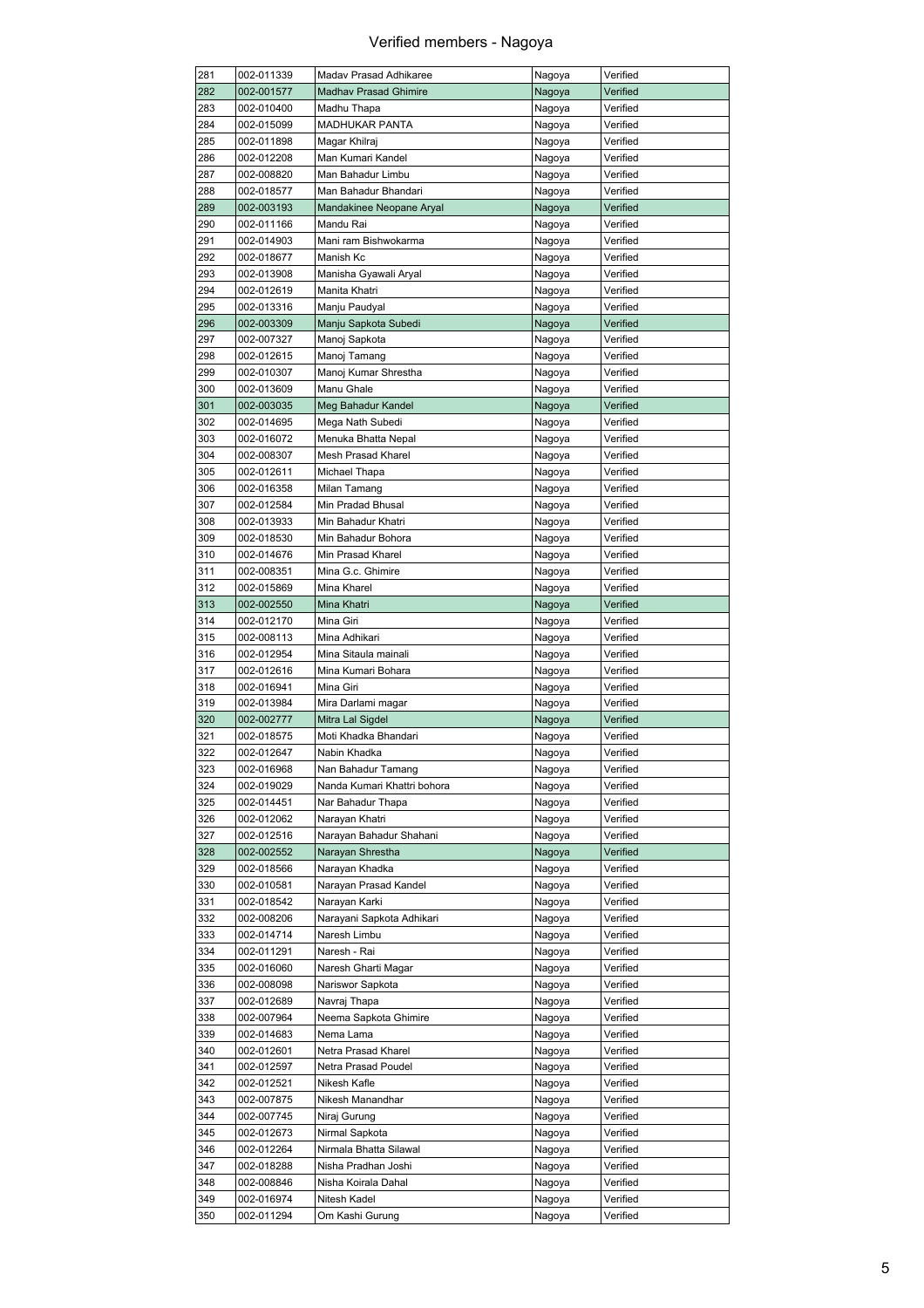| 351 | 002-008302 | Pabitra Khatri Thapa    | Nagoya | Verified |
|-----|------------|-------------------------|--------|----------|
| 352 | 002-017685 | Pabitra Sapkota         | Nagoya | Verified |
| 353 | 002-018544 | Pabitra Chhetri karki   | Nagoya | Verified |
| 354 | 002-014103 | Padam Bahadur Malla     | Nagoya | Verified |
| 355 | 002-018196 | Padam Raj Sapkota       | Nagoya | Verified |
| 356 | 002-019024 | Paras Bohora            | Nagoya | Verified |
| 357 |            |                         |        | Verified |
|     | 002-013033 | Parash Dhakal           | Nagoya |          |
| 358 | 002-001502 | Parash Mani Pokharel    | Nagoya | Verified |
| 359 | 002-009519 | Parbati Giri            | Nagoya | Verified |
| 360 | 002-011525 | Pawan - Bhujel          | Nagoya | Verified |
| 361 | 002-012795 | Pawan Khand             | Nagoya | Verified |
| 362 | 002-005803 | Pemba Tsering Sherpa    | Nagoya | Verified |
| 363 | 002-016508 | Peshal Pulami Magar     | Nagoya | Verified |
| 364 | 002-009710 | Phul Maya Kandel        | Nagoya | Verified |
|     |            |                         |        |          |
| 365 | 002-018312 | Phulu Gc                | Nagoya | Verified |
| 366 | 002-008224 | Pimkala Chalise         | Nagoya | Verified |
| 367 | 002-010345 | Pooja Sapkota           | Nagoya | Verified |
| 368 | 002-013105 | Prabha Baral            | Nagoya | Verified |
| 369 | 002-014729 | Prabha Bhattari Dhakal  | Nagoya | Verified |
| 370 | 002-003068 | <b>Prabhat Pant</b>     | Nagoya | Verified |
| 371 | 002-012651 | Prabin Gurung           | Nagoya | Verified |
|     |            |                         |        |          |
| 372 | 002-002850 | Prabin Adhikari         | Nagoya | Verified |
| 373 | 002-013559 | Prabin Kandel           | Nagoya | Verified |
| 374 | 002-011933 | Prabin Karki            | Nagoya | Verified |
| 375 | 002-009726 | Pradip Chandra Bhattrai | Nagoya | Verified |
| 376 | 002-017491 | Pradip Singh Thakuri    | Nagoya | Verified |
| 377 | 002-008817 | Pradip Kishor Rai       | Nagoya | Verified |
| 378 | 002-008377 | Prajuli Indra Bhadur    | Nagoya | Verified |
| 379 | 002-012586 | Prakash Ghimire         |        | Verified |
|     |            |                         | Nagoya |          |
| 380 | 002-008082 | Prakash Goudel          | Nagoya | Verified |
| 381 | 002-014765 | Prakash Paudyal         | Nagoya | Verified |
| 382 | 002-017571 | Prakash Budhathoki      | Nagoya | Verified |
| 383 | 002-006414 | Prakash Budhathoki      | Nagoya | Verified |
| 384 | 002-017549 | Prakash Giri            | Nagoya | Verified |
| 385 | 002-002775 | Pramila Sigdel          | Nagoya | Verified |
| 386 | 002-011939 | Pramita Karki           | Nagoya | Verified |
| 387 | 002-018306 | Pranita Gurung          | Nagoya | Verified |
|     |            |                         |        |          |
| 388 | 002-012741 | Pratap Gurung           | Nagoya | Verified |
| 389 | 002-019034 | Pratik Sahani           | Nagoya | Verified |
| 390 | 002-014791 | Prawan Pandey           | Nagoya | Verified |
| 391 | 002-014798 | Prawash Pandey          | Nagoya | Verified |
| 392 | 002-018556 | Prem Bahadur Sedai      | Nagoya | Verified |
| 393 | 002-016111 | Prem Prasad Kandel      | Nagoya | Verified |
| 394 | 002-012163 | Prem Lal Giri           | Nagoya | Verified |
| 395 | 002-012036 | Prem Bahadur Pun        | Nagoya | Verified |
|     |            |                         |        |          |
| 396 | 002-014804 | Prem Babu Bhusal        | Nagoya | Verified |
| 397 | 002-014298 | Priyatam Shrestha       | Nagoya | Verified |
| 398 | 002-013051 | Puja Gurung             | Nagoya | Verified |
| 399 | 002-018547 | Punam Chhetri           | Nagoya | Verified |
| 400 | 002-010752 | Purna Maya Rai          | Nagoya | Verified |
| 401 | 002-013313 | Purna Bahadur Khadka    | Nagoya | Verified |
| 402 | 002-014724 | Purushottam Dhakal      | Nagoya | Verified |
| 403 |            | Pushpa Ghimire          |        |          |
|     | 002-007823 |                         | Nagoya | Verified |
| 404 | 002-011284 | Pushpa Raj Khadka       | Nagoya | Verified |
| 405 | 002-001723 | Pushpa Acharya Adhikari | Nagoya | Verified |
| 406 | 002-008546 | Puspa Khatri            | Nagoya | Verified |
| 407 | 002-012720 | Rabi Basnet             | Nagoya | Verified |
| 408 | 002-010367 | Rabin Rai               | Nagoya | Verified |
| 409 | 002-014936 | Rabindra Karki          | Nagoya | Verified |
| 410 | 002-018272 | Rabindra Chhetri        | Nagoya | Verified |
|     |            |                         |        |          |
| 411 | 002-016271 | Radha Limbu             | Nagoya | Verified |
| 412 | 002-001600 | Radha Thapa             | Nagoya | Verified |
| 413 | 002-015901 | Radhika Giri            | Nagoya | Verified |
| 414 | 002-011834 | Rai Sabin               | Nagoya | Verified |
| 415 | 002-012027 | Raj Kumar Gurung        | Nagoya | Verified |
| 416 | 002-008178 | Raj Kumar Adakari       | Nagoya | Verified |
| 417 | 002-016962 | Raj kumar Shrestha      | Nagoya | Verified |
|     |            |                         |        |          |
| 418 | 002-009716 | Rajan - Rai             | Nagoya | Verified |
| 419 | 002-018267 | Rajendra Khadka         | Nagoya | Verified |
| 420 | 002-002833 | Rajendra Shrestha       | Nagoya | Verified |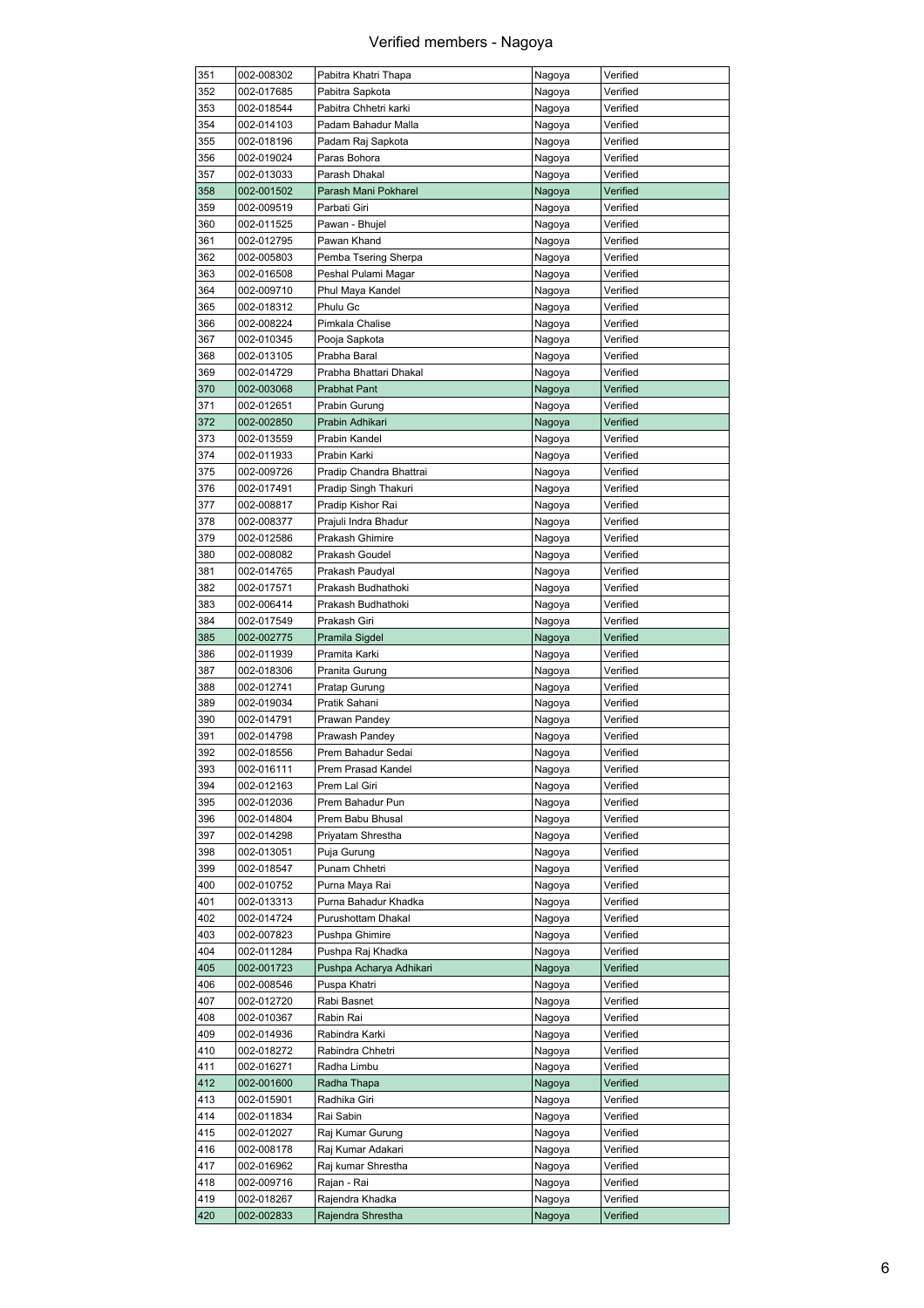| 421 | 002-003024               | Rajesh Shrestha            | Nagoya | Verified |
|-----|--------------------------|----------------------------|--------|----------|
| 422 | 002-012217               | Rajesh Ghimire             | Nagoya | Verified |
| 423 | 002-009400               | Rajin Kumar Limbu          | Nagoya | Verified |
| 424 | 002-018507               | Raju Shrestha              | Nagoya | Verified |
| 425 | 002-012088               | Raju Lama                  | Nagoya | Verified |
| 426 | 002-011826               | Raju Kumar Rai             | Nagoya | Verified |
|     |                          |                            |        |          |
| 427 | 002-011446               | Rak Kumar Giri             | Nagoya | Verified |
| 428 | 002-007747               | Rakesh Lal Pardhan         | Nagoya | Verified |
| 429 | 002-008370               | Ram Krishna Tripathi       | Nagoya | Verified |
| 430 | 002-006730               | Ram Kumar Thapa            | Nagoya | Verified |
| 431 | 002-014447               | Ram Kumar Ghimire          | Nagoya | Verified |
| 432 | 002-002128               | <b>Ram Prasad Kharel</b>   | Nagoya | Verified |
| 433 | 002-007579               | Ram Bahadur Khatri         | Nagoya | Verified |
| 434 | 002-012696               | Ram Bahadur Thapa          |        | Verified |
|     |                          |                            | Nagoya |          |
| 435 | 002-017632               | Ram Prakash Aryal          | Nagoya | Verified |
| 436 | 002-010039               | Ram Hari Gautam            | Nagoya | Verified |
| 437 | 002-014705               | Ram Bahadur Thapa 'rajbin' | Nagoya | Verified |
| 438 | 002-014181               | Ram Krishna Adhikari       | Nagoya | Verified |
| 439 | 002-018274               | Ram Bahadur Bohora         | Nagoya | Verified |
| 440 | 002-018680               | Rama Rawat Kc              | Nagoya | Verified |
| 441 | 002-014697               | Ramchandra Adhikari        | Nagoya | Verified |
|     |                          |                            |        |          |
| 442 | 002-001621               | Ramesh Gautam              | Nagoya | Verified |
| 443 | 002-008027               | Ramesh B k                 | Nagoya | Verified |
| 444 | 002-012645               | Ramesh Shrestha            | Nagoya | Verified |
| 445 | 002-014946               | Ramesh Khatri              | Nagoya | Verified |
| 446 | 002-015068               | RAMESH KARKI               | Nagoya | Verified |
| 447 | 002-014772               | Ramesh Yonjan              | Nagoya | Verified |
| 448 | 002-001582               | Rameshwar Ghimire          | Nagoya | Verified |
| 449 | 002-014395               | Ramhari Shrestha           | Nagoya | Verified |
|     |                          |                            |        |          |
| 450 | 002-003899               | Ramkala Aryal Bhattrai     | Nagoya | Verified |
| 451 | 002-014706               | Ramkrishna Budhamagar      | Nagoya | Verified |
| 452 | 002-008396               | Ran Maya Shrees            | Nagoya | Verified |
| 453 | 002-015973               | Rana Baburam Magar         | Nagoya | Verified |
| 454 | 002-007114               | Rana Bahadur Karki         | Nagoya | Verified |
| 455 | 002-014436               | Ranjana Adhikaree          | Nagoya | Verified |
| 456 | 002-012676               | Ratna Bahadur Thapa        | Nagoya | Verified |
| 457 | 002-001661               | Rejina Pathak Adhikari     | Nagoya | Verified |
| 458 | 002-008832               | Renar Sherestha            |        | Verified |
|     |                          |                            | Nagoya |          |
| 459 | 002-001713               | Renu Giri                  | Nagoya | Verified |
| 460 | 002-008115               | Resam K.c.                 | Nagoya | Verified |
| 461 | 002-010708               | Reshmi Khand               | Nagoya | Verified |
| 462 | 002-012713               | Riddhindra Giri            | Nagoya | Verified |
| 463 | 002-003209               | <b>Rishab Paudel</b>       | Nagoya | Verified |
| 464 | 002-016526               | Rita Thapa Magar           | Nagoya | Verified |
| 465 | 002-002836               | Robinda Prasad Shrestha    | Nagoya | Verified |
| 466 | 002-018509               | Roshan Basnet              | Nagoya | Verified |
|     |                          |                            |        |          |
| 467 | 002-012621               | Roshan Gurung              | Nagoya | Verified |
| 468 | 002-010698               | Rudra Malla                | Nagoya | Verified |
| 469 | 002-018286               | Rudra Bahadur Pun          | Nagoya | Verified |
| 470 | 002-010513               | Rumi Chand                 | Nagoya | Verified |
| 471 | 002-018992               | Rupa Ban Giri              | Nagoya | Verified |
| 472 | 002-018297               | Rupa Chhetri               | Nagoya | Verified |
| 473 | 002-017096               | Ruplal Budha Magar         | Nagoya | Verified |
| 474 | 002-012661               | Saajan Tamang              |        | Verified |
|     |                          |                            | Nagoya |          |
| 475 | 002-012625               | Sabin Waiba                | Nagoya | Verified |
| 476 | 002-008827               | Sabin Koirala              | Nagoya | Verified |
| 477 | 002-013022               | Sabin Rai                  | Nagoya | Verified |
| 478 | 002-004281               | Sachin Kc                  | Nagoya | Verified |
| 479 | 002-009727               | Sadhana Ghimire Bhattrai   | Nagoya | Verified |
| 480 | 002-002754               | Sagar Ghimire              | Nagoya | Verified |
| 481 | 002-012276               | Sagar Moktan               | Nagoya | Verified |
| 482 |                          |                            |        |          |
|     | 002-010464               | Sagar Karki                | Nagoya | Verified |
| 483 | 002-012704               | Sagun Shrestha             | Nagoya | Verified |
| 484 | 002-011840               | Sailendra Gopali           | Nagoya | Verified |
| 485 | 002-011653               | Sajan Bom Malla            | Nagoya | Verified |
| 486 | 002-008103               | Salikram Kharel            | Nagoya | Verified |
| 487 | 002-009769               | Sameer Kumar Humagain      | Nagoya | Verified |
| 488 | 002-013606               | Samikshya Thapa            | Nagoya | Verified |
| 489 |                          | Samjhana Shrestha          |        |          |
|     |                          |                            | Nagoya | Verified |
| 490 | 002-009815<br>002-008186 | Sanchita Shrestha          | Nagoya | Verified |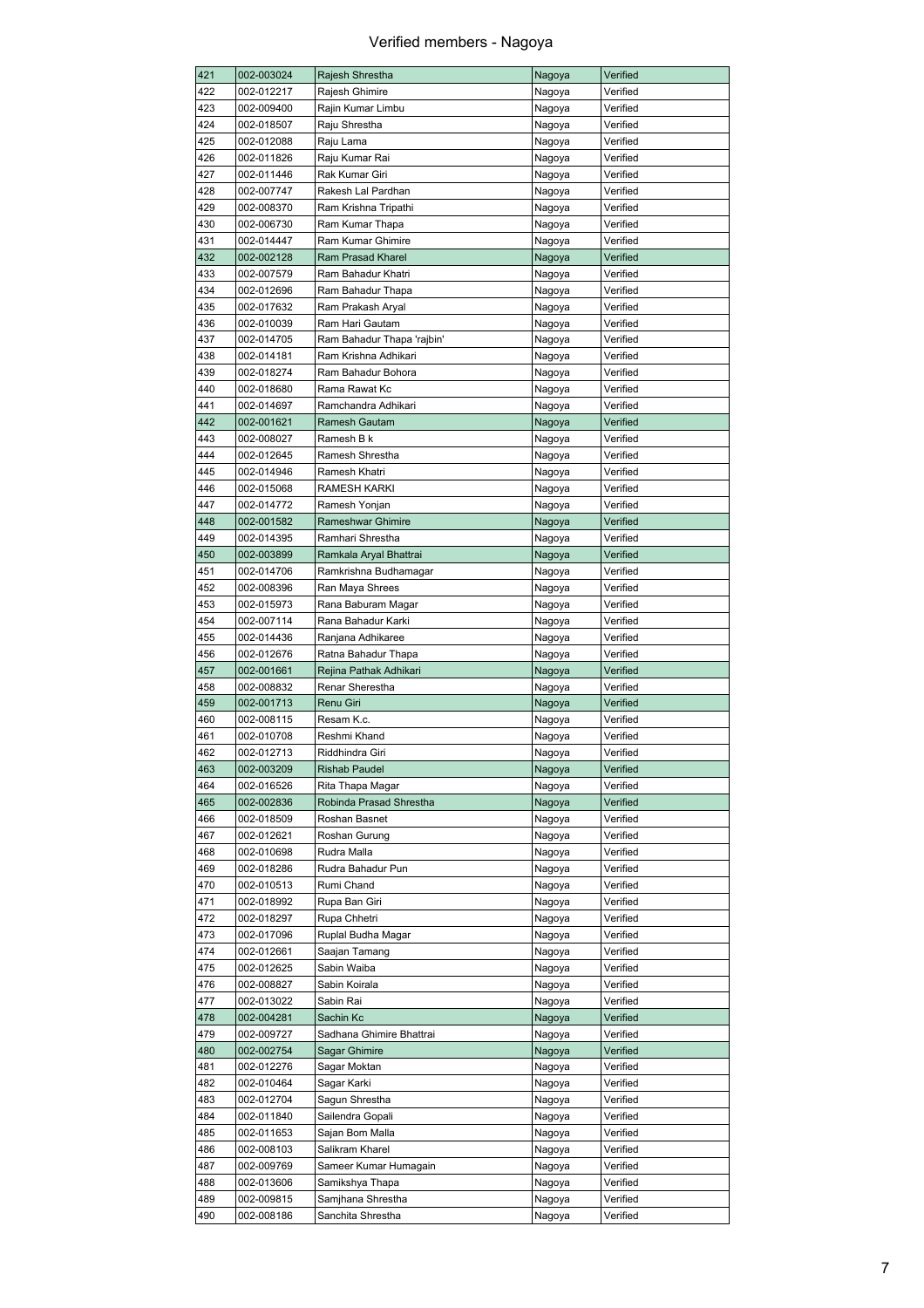| 491 | 002-012710 | Sandeep Kumar Rana          | Nagoya | Verified |
|-----|------------|-----------------------------|--------|----------|
| 492 | 002-013025 | Sandesh Pokharel            | Nagoya | Verified |
| 493 | 002-015061 | SANDHYA BHATTARAI           | Nagoya | Verified |
| 494 | 002-012631 | Sandip Oli                  | Nagoya | Verified |
| 495 | 002-003196 | Sangam Kharel               | Nagoya | Verified |
| 496 | 002-009849 | Sangita Thapa               | Nagoya | Verified |
| 497 |            |                             |        | Verified |
|     | 002-012620 | Sanjay G c                  | Nagoya |          |
| 498 | 002-015865 | Sanjaya Khatri              | Nagoya | Verified |
| 499 | 002-009606 | Sanjaya Koirala             | Nagoya | Verified |
| 500 | 002-014439 | Sanjaye Thapa               | Nagoya | Verified |
| 501 | 002-009605 | Sanjeep Koirala             | Nagoya | Verified |
| 502 | 002-002512 | Sanjeev Baral               | Nagoya | Verified |
| 503 | 002-012695 | Sanjeev Bhujel              | Nagoya | Verified |
| 504 | 002-010372 | Sanjeev - Basnet            | Nagoya | Verified |
| 505 | 002-015894 | Sanjeev Shah                | Nagoya | Verified |
|     |            |                             |        |          |
| 506 | 002-014886 | Sanjita K C                 | Nagoya | Verified |
| 507 | 002-002615 | Sanjiv Khanal               | Nagoya | Verified |
| 508 | 002-014698 | Sanjok Gopal Baidhya        | Nagoya | Verified |
| 509 | 002-013843 | Santosh Pant                | Nagoya | Verified |
| 510 | 002-008200 | Santosh Goutam              | Nagoya | Verified |
| 511 | 002-013681 | Santosh Khadka              | Nagoya | Verified |
| 512 | 002-009434 | Sapana Adhikari Neupane     | Nagoya | Verified |
| 513 | 002-016961 | Saraswati Limbu             | Nagoya | Verified |
|     |            |                             |        |          |
| 514 | 002-008085 | Saraswti Pradhan            | Nagoya | Verified |
| 515 | 002-014192 | Sarita Thapa                | Nagoya | Verified |
| 516 | 002-009427 | Sarita Bhandari             | Nagoya | Verified |
| 517 | 002-017548 | Sarita Kharel               | Nagoya | Verified |
| 518 | 002-009712 | Sarmila Kandel              | Nagoya | Verified |
| 519 | 002-013125 | Saroj Gurung                | Nagoya | Verified |
| 520 | 002-008819 | Saroj Singh Singh           | Nagoya | Verified |
| 521 | 002-010480 | Saroj Kandel                | Nagoya | Verified |
|     |            |                             |        |          |
| 522 | 002-011669 | Sasi Kala Malla             | Nagoya | Verified |
| 523 | 002-011935 | Sati Devi Sharma chaulagain | Nagoya | Verified |
| 524 | 002-007261 | Satyendra K c               | Nagoya | Verified |
| 525 | 002-014889 | Saurav Malla                | Nagoya | Verified |
| 526 | 002-014124 | Ser Bahadur Khadka          | Nagoya | Verified |
|     |            |                             |        |          |
|     |            | Seskanta Kharel             |        | Verified |
| 527 | 002-003257 |                             | Nagoya |          |
| 528 | 002-014163 | Shadananda Dahal            | Nagoya | Verified |
| 529 | 002-018294 | Shamila Pun Roka            | Nagoya | Verified |
| 530 | 002-012598 | Shankar Shrestha            | Nagoya | Verified |
| 531 | 002-014376 | Sharada Khadka              | Nagoya | Verified |
| 532 | 002-003319 | Sharmila Kharel Regmi       | Nagoya | Verified |
| 533 | 002-010313 | Shashi Kala Rai             | Nagoya | Verified |
| 534 | 002-017094 | Shayal Khadka               | Nagoya | Verified |
| 535 | 002-007338 | Sher Jung Thapa             | Nagoya | Verified |
|     |            | Shiba Bahadur Bhattarai     |        |          |
| 536 | 002-010465 |                             | Nagoya | Verified |
| 537 | 002-008823 | Shiba Bahadur Thapa         | Nagoya | Verified |
| 538 | 002-011699 | Shiva Lal Giri              | Nagoya | Verified |
| 539 | 002-008361 | Shiva Sankar Ghimire        | Nagoya | Verified |
| 540 | 002-012424 | Shiva raj Pantha chhetri    | Nagoya | Verified |
| 541 | 002-014902 | Shivaram Bud hat Hoki       | Nagoya | Verified |
| 542 | 002-019052 | Shobha Ghimire              | Nagoya | Verified |
| 543 | 002-017097 | Shova Thapa                 | Nagoya | Verified |
| 544 | 002-018275 | Shrestha Sujata             | Nagoya | Verified |
|     |            |                             |        |          |
| 545 | 002-010703 | Shrijana Thapa Malla        | Nagoya | Verified |
| 546 | 002-014773 | Shyam Prasad Kafle          | Nagoya | Verified |
| 547 | 002-008322 | Shyam Kumar Shrestha        | Nagoya | Verified |
| 548 | 002-014672 | Siddhi Khanal               | Nagoya | Verified |
| 549 | 002-011705 | Sima Kumari Giri            | Nagoya | Verified |
| 550 | 002-016967 | Simon Bishwakarma           | Nagoya | Verified |
| 551 | 002-008095 | Sirjana Kandel Kharel       | Nagoya | Verified |
| 552 | 002-008309 | Sirjana Kharel              | Nagoya | Verified |
|     |            |                             |        |          |
| 553 | 002-004013 | Sita Malla                  | Nagoya | Verified |
| 554 | 002-012703 | Sita Thapa                  | Nagoya | Verified |
| 555 | 002-008310 | Sita Kharel                 | Nagoya | Verified |
| 556 | 002-012829 | Sita Khadka Thapa           | Nagoya | Verified |
| 557 | 002-009604 | Sita Koirala                | Nagoya | Verified |
| 558 | 002-008147 | Sita Sapkota Kharel         | Nagoya | Verified |
| 559 | 002-008543 | Sita Devi Gaire             | Nagoya | Verified |
| 560 | 002-018282 | Som Bahadur Basnet          | Nagoya | Verified |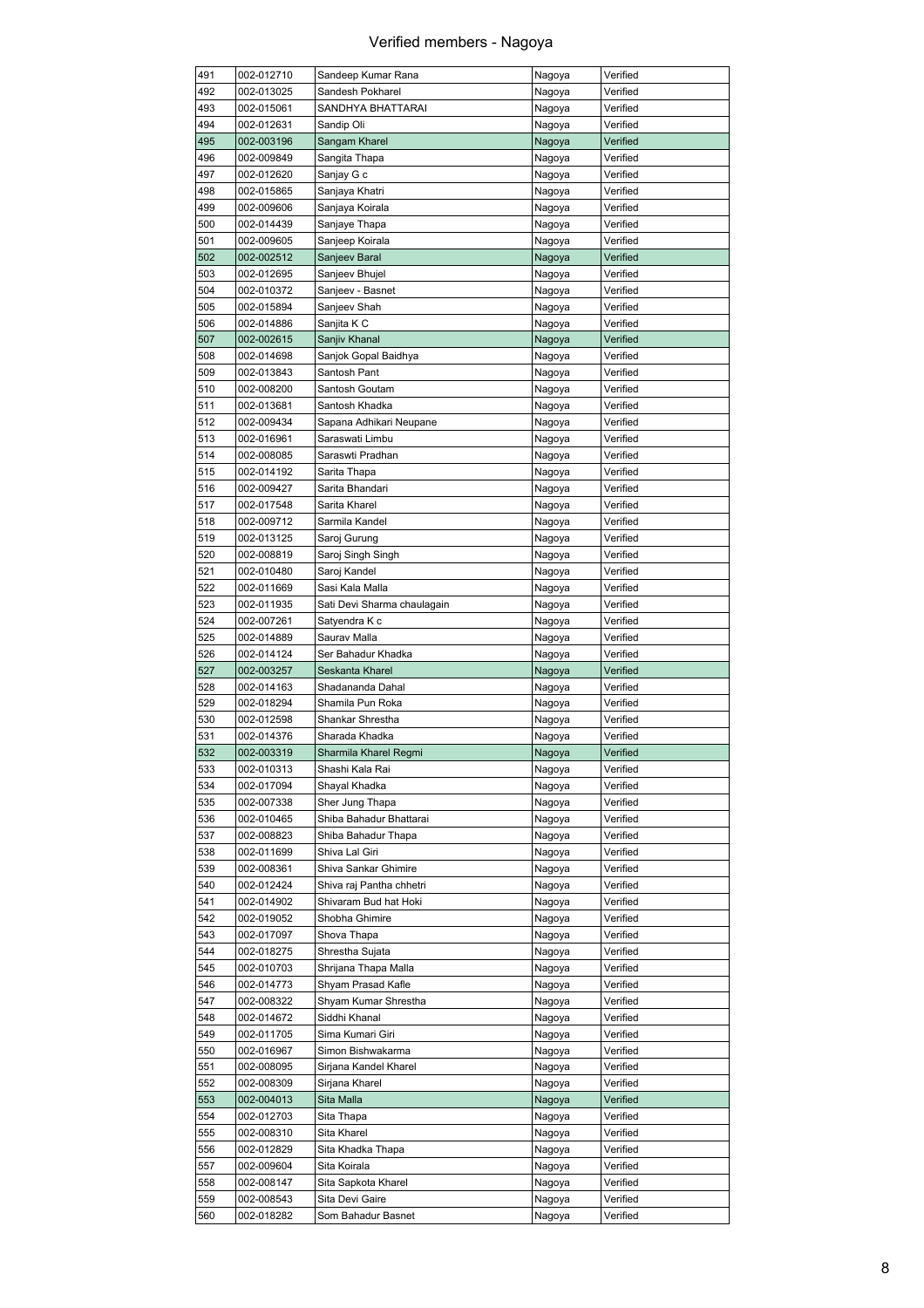| 561 | 002-006932 | Som Bahadur Lama            | Nagoya | Verified |
|-----|------------|-----------------------------|--------|----------|
| 562 | 002-012686 | Subha Kumari Gurung         | Nagoya | Verified |
| 563 | 002-018945 | Subhadra Khanal             | Nagoya | Verified |
| 564 | 002-007140 | Sudeep Ghimire              | Nagoya | Verified |
| 565 | 002-002083 | Sudip Adhikari              | Nagoya | Verified |
| 566 | 002-010228 | Sudir Bishwokarma           | Nagoya | Verified |
| 567 |            |                             |        | Verified |
|     | 002-012657 | Suja Kharel                 | Nagoya |          |
| 568 | 002-012571 | Sujan Lamichhane            | Nagoya | Verified |
| 569 | 002-014945 | Sujata Bk                   | Nagoya | Verified |
| 570 | 002-012603 | Suk man Ghale               | Nagoya | Verified |
| 571 | 002-011838 | Sukha Raj Rai               | Nagoya | Verified |
| 572 | 002-019012 | Sumi tra Sahani karki       | Nagoya | Verified |
| 573 | 002-011844 | Sumira Rai                  | Nagoya | Verified |
| 574 | 002-018623 | Sumita Budathoki            | Nagoya | Verified |
|     |            |                             |        |          |
| 575 | 002-019053 | Sumitra Khadka              | Nagoya | Verified |
| 576 | 002-014717 | Sun Bahadur Gurung          | Nagoya | Verified |
| 577 | 002-012989 | Sundar Maharjan             | Nagoya | Verified |
| 578 | 002-010527 | Sundeep Bhupal Singh        | Nagoya | Verified |
| 579 | 002-018939 | Sunita Adhikari Khanal      | Nagoya | Verified |
| 580 | 002-009418 | Sunita Gaire                | Nagoya | Verified |
| 581 | 002-003993 | Sunita Bhattarai Lamichhane | Nagoya | Verified |
| 582 | 002-002362 | Suraj Kafle                 | Nagoya | Verified |
|     | 002-007743 |                             |        |          |
| 583 |            | Suraj Malla                 | Nagoya | Verified |
| 584 | 002-014152 | Suraj Khadka                | Nagoya | Verified |
| 585 | 002-013058 | Surendra Giri               | Nagoya | Verified |
| 586 | 002-011024 | Suresh Luitel               | Nagoya | Verified |
| 587 | 002-008271 | Surya Maya Rai              | Nagoya | Verified |
| 588 | 002-010638 | Surya Prakash Shahi         | Nagoya | Verified |
| 589 | 002-001712 | Surya Giri                  | Nagoya | Verified |
| 590 | 002-013627 | Surya Prasad Bhusal         | Nagoya | Verified |
| 591 |            |                             |        |          |
|     | 002-014390 | Surya Bahadur Thing tamang  | Nagoya | Verified |
| 592 | 002-011522 | Surya Paudel                | Nagoya | Verified |
| 593 | 002-014940 | Sushi Khadka                | Nagoya | Verified |
| 594 | 002-016512 | Sushil Paudel               | Nagoya | Verified |
| 595 | 002-002187 | Sushil Basnet               | Nagoya | Verified |
| 596 | 002-012697 | Sushil Giri                 | Nagoya | Verified |
| 597 | 002-018289 | Sushila Lamichane           | Nagoya | Verified |
| 598 | 002-009837 | Sushma Thapa                | Nagoya | Verified |
| 599 | 002-009546 | Susila Thapa                |        | Verified |
|     |            |                             | Nagoya |          |
| 600 | 002-008417 | Suvhash Tripathi            | Nagoya | Verified |
| 601 | 002-014987 | Taniya Pun                  | Nagoya | Verified |
| 602 | 002-009687 | Tank Ram Thapa              | Nagoya | Verified |
| 603 | 002-014899 | Tanuja Sharma timsina       | Nagoya | Verified |
| 604 | 002-017626 | Tara Nath Kandel            | Nagoya | Verified |
| 605 | 002-014420 | Tara Pun Thapa magar        | Nagoya | Verified |
| 606 | 002-009640 | Tara Kandel                 | Nagoya | Verified |
| 607 | 002-011550 | Tara Devi Rai               | Nagoya | Verified |
|     |            |                             |        |          |
| 608 | 002-018300 | Teela Thapa khadka          | Nagoya | Verified |
| 609 | 002-016959 | Tej Bahadur Gurung          | Nagoya | Verified |
| 610 | 002-011053 | Tej Prasad Adhikari         | Nagoya | Verified |
| 611 | 002-006590 | Tej Kumar Rai               | Nagoya | Verified |
| 612 | 002-003702 | Tejendra Shrestha           | Nagoya | Verified |
| 613 | 002-003008 | Tek Bahadur Manandhar       | Nagoya | Verified |
| 614 | 002-008821 | Tek Bahadur Limbu (suman)   | Nagoya | Verified |
| 615 | 002-012612 | Thakendra Gurung            | Nagoya | Verified |
|     |            |                             |        |          |
| 616 | 002-008091 | Thaneshwor Kharel           | Nagoya | Verified |
| 617 | 002-008541 | Tika Ram Gaire              | Nagoya | Verified |
| 618 | 002-009533 | Tikaram Kandel              | Nagoya | Verified |
| 619 | 002-008198 | Til Bahadur Manandhar       | Nagoya | Verified |
| 620 | 002-009868 | Tilak Jang Ninglekhu        | Nagoya | Verified |
| 621 | 002-011618 | Tirtha Raj Pathak           | Nagoya | Verified |
| 622 | 002-014709 | Tirtha Bahadur Muktan       | Nagoya | Verified |
| 623 |            |                             |        |          |
|     | 002-002683 | Tuk Bhadur Khattri          | Nagoya | Verified |
| 624 | 002-014901 | Tulashi Raut                | Nagoya | Verified |
| 625 | 002-012806 | Tulasi Kharel Sapkota       | Nagoya | Verified |
| 626 | 002-012650 | Tulasi Ghale                | Nagoya | Verified |
| 627 | 002-013572 | Tulsi Devi Kharel           | Nagoya | Verified |
| 628 | 002-010173 | Tulsi Giri                  | Nagoya | Verified |
| 629 | 002-008020 | Tulsi Kharel                | Nagoya | Verified |
| 630 | 002-006005 | Ujjwal Guragain             | Nagoya | Verified |
|     |            |                             |        |          |